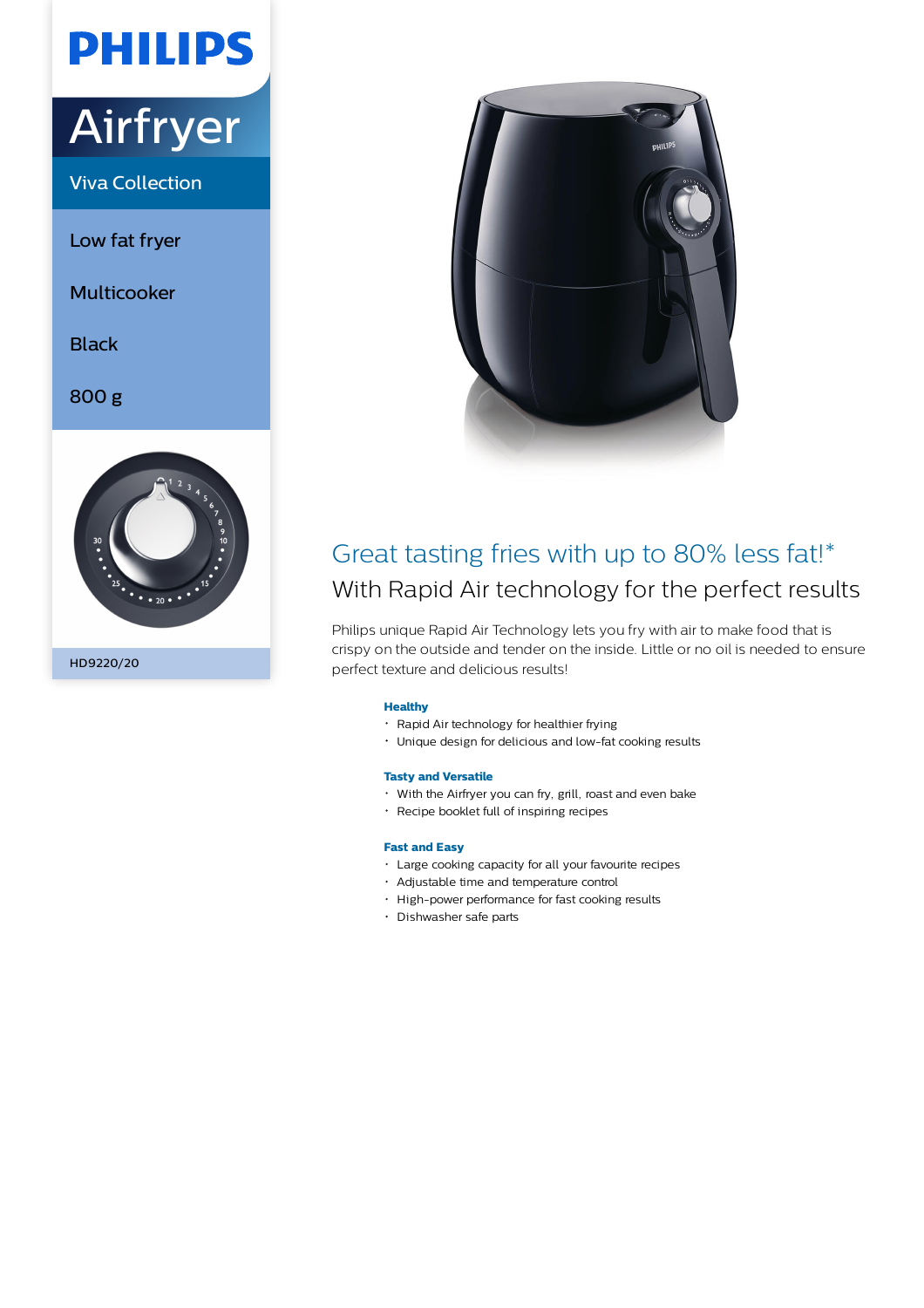## **Highlights**

#### **Rapid Air technology**



Airfryer's unique Rapid Air technology enables you to fry, bake, roast and grill, the tastiest snacks and meals with less fat than a conventional fryer, by using little or no oil! Philips Airfryer with Rapid Air technology also creates less smell than conventional fryers, it is easy to clean, safe and economical for your daily use!

#### **0.8kg cooking capacity**



Large cooking capacity for all your favourite recipes

#### **Time and Temp control**



Its integrated timer allows you to pre-set cooking times of up to 30 minutes. The autooff function includes a "ready" sound indicator. The fully adjustable temperature control allows you to pre-set the best cooking temperature for your food up to 200 degrees. Enjoy crispy golden-brown fries, snacks, chicken, meat and more, all prepared at the right time and temperature for the best result!

#### **Versatile cooking**



Not just great for frying, the innovative Philips Airfryer with Rapid Air technology also lets you grill, bake and even roast your favorite dishes for a one stop solution for all of your meals.

#### **International recipe booklet**

This recipe book created by culinary experts gives inspiration for a variety of low-fat fried food that you can cook in the Airfryer. It also

introduces you to recipes that showcase the versatility of the appliance so that you can grill, bake and even roast food healthier, faster and more conveniently.

#### **Unique product design**



Philips Airfryer's unique design which combines fast circulating superheated air, starfish design and optimal heating profile allows you to fry a variety of delicious meals in a fast, easy and healthier way without necessarily adding oil.

#### **Easy to clean**



The removable nonstick coated drawer and the food basket are dishwasher safe for easy cleaning.